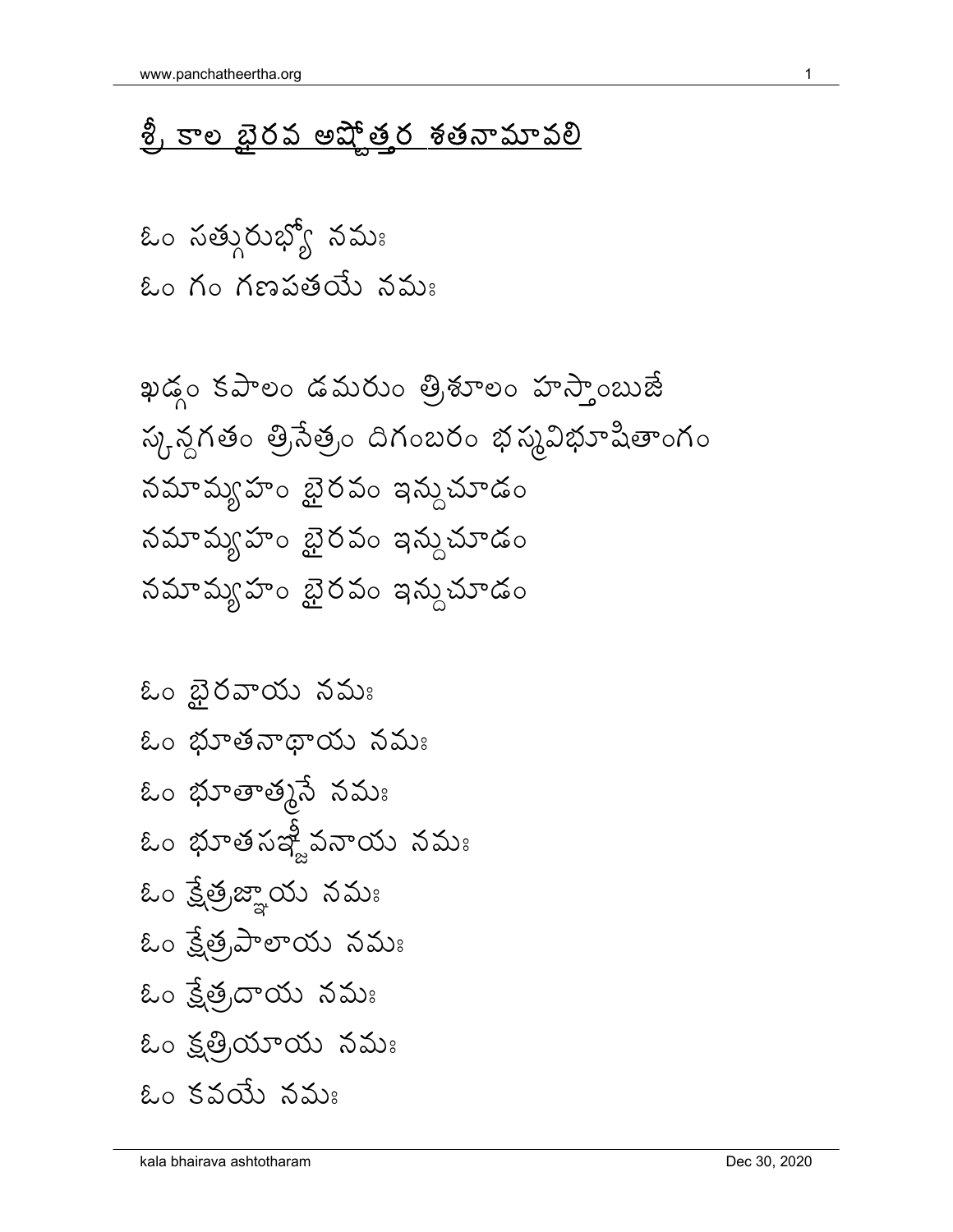ఓం శ్కశాన వాసిసే నమః **10** ఓం సిద్ధాయ నమః ఓం సిద్ధిదాయ నమః ఓం సిద్ధసేవితాయ నమః ఓం కంకాలరూపాయ నమః  $20$  కాలాయ నమః ఓం కాష్మాయ నమః ఓం పింగళలోచనాయ నమః ఓం బహుసేత్రాయ నమః ఓం రక్త పాత్రాయ నమః  $\varepsilon$ ం ఖర్వకాయ నమః  $\,$  20 ఓం స్మరాన్తకాయ నమః ఓం విరజాయ నమః ఓం పావవాయ వమః ఓం మాంసభోజనాయ నమః ఓం త్రి,సేత్రాయ నమః ఓం కాలకాలాయ నమః ఓం తనపే నమః ఓం ఖడ్గపాణిసే నమః ఓం దిగంబరాయ నమః www.panchatheertha.org<br>ఓం శ్మశాన వాసిసే నమః 10 ఓం పావనాయ నమః<br>ఓం మాంగభోజనాయ నమః<br>ఓం త్రినేత్రాయ నమః<br>ఓం కాలకాలాయ నమః<br>ఓం తనపే నమః<br>ఓం తనపే నమః<br>ఓం ధిగంబరాయ నమః<br>ఓం దిగంబరాయ నమః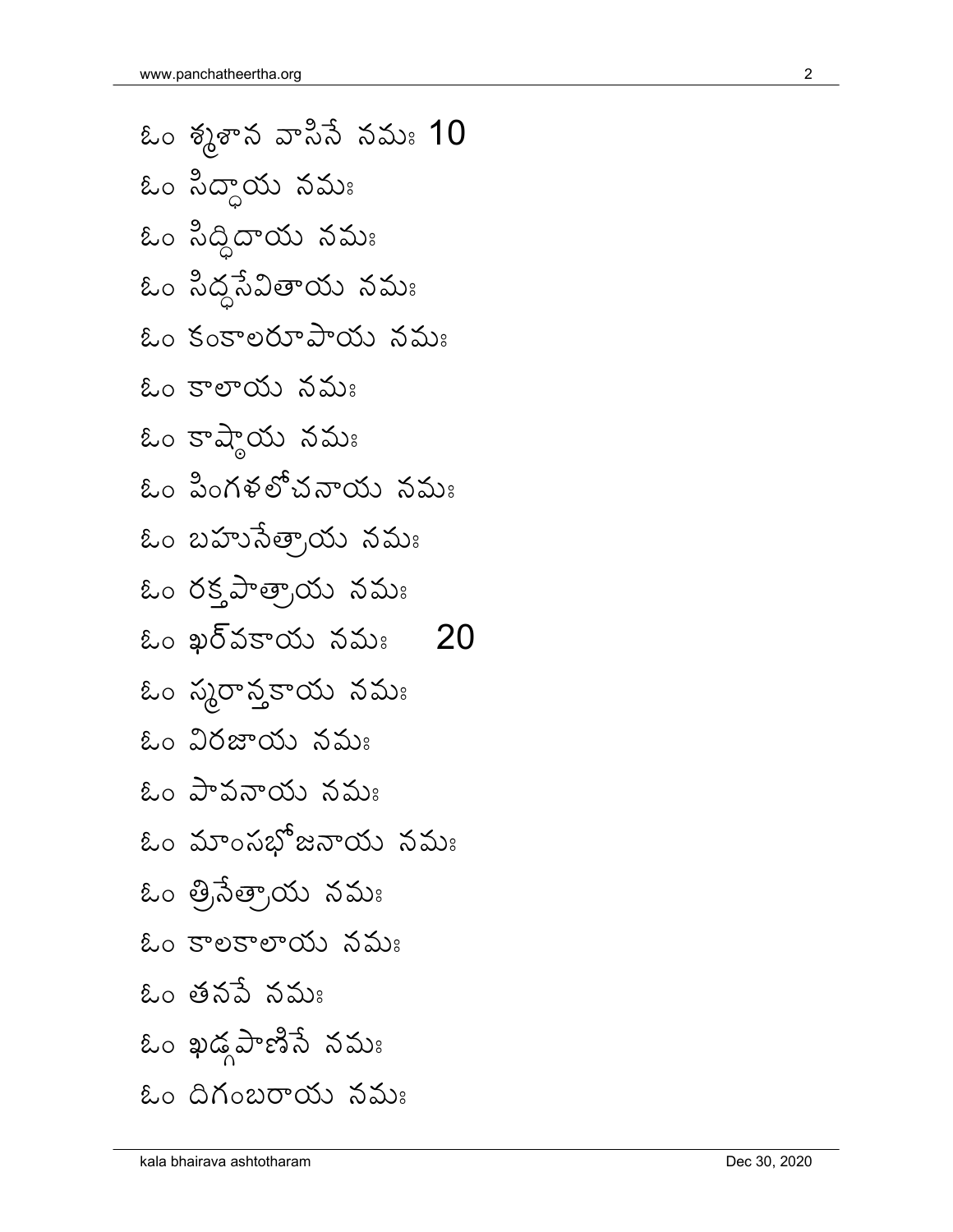| www.panchatheertha.org     |              |
|----------------------------|--------------|
| - 30<br>ఓం ఈశానపుత్రాయ నమః |              |
| ఓం శూలపాణిసే నమః           |              |
| ఓం అభీరపే నమః              |              |
| ఓం ధూమ్రలోచనాయ నమః         |              |
| ఓం నాగపాశాయ నమః            |              |
| ఓం నాగహారాయ నమః            |              |
| ఓం వ్యోమకేశాయ నమః          |              |
| ఓం కపాలభృతే నమః            |              |
| ఓం కపాలమాలిసే నమః          |              |
| ఓం కామాయ నమః               |              |
| ఓం కమనీయాయ నమః 40          |              |
| ఓం కలానిధయే నమః            |              |
| ఓం ప్రితిభానపే నమః         |              |
| ఓం జానపతయే నమః             |              |
| ఓం యోగినీపతయే నమః          |              |
| ఓం ధనదాయ నమః               |              |
| ఓం భూతపాయ నమః              |              |
| ఓం యోగాయ నమః               |              |
| ఓం జ్వలస్సేత్రాయ నమః       |              |
| ఓం త్రిలోకపాలాయ నమః        |              |
| kala bhairava ashtotharam  | Dec 30, 2020 |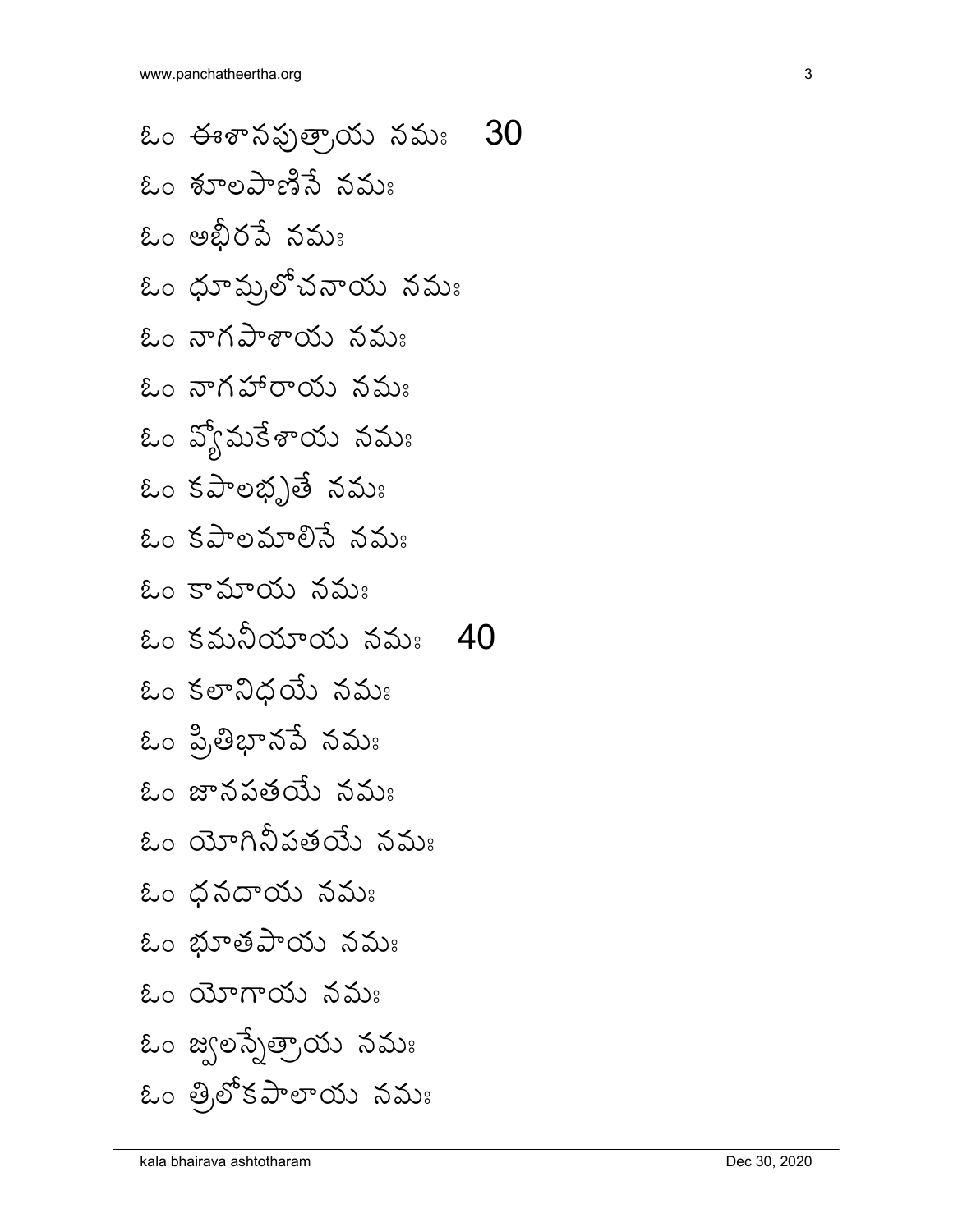$\,$ ఓం డంభాయ నమః  $\,$   $\,50$ ఓం త్రి,సేత్ర,తనయాయ నమః ఓం త్రిశాఖాయ నమః ఓం వటుకపేషాయ నమః ఓం కాన్తాయ నమః ఓం శాన్తజనప్రియాయ నమః ఓం కట్వాఙ్కిధారిణే నమః ఓం ధూర్త్తాయ నమః  $\,$ ఓం ప్రభవే నమః  $\,$ ఓం పశుపతయే నమః ఓం భూతాద్ధ్యక్షాయ నమః  $60$ ఓం భిక్షుకాయ నమః ఓం పరిపాలకాయ నమః  $\&$ ం వటుకాయ వమః ఓం హరిణాయ నమః ఓం పాణ్మలోచనాయ నమః ఓం శాన్తాయ నమః ఓం శాన్తిదాయ నమః ఓం శుద్ధాయ నమః ఓం పుశాన్తాయ నమః www.panchatheertha.org<br>ఓండంభాయ నమః 50 ఓం పటుకాయ నమః<br>ఓం హరిణాయ నమః<br>ఓం పాణ్డలోచనాయ నమః<br>ఓం శాన్తెయ నమః<br>ఓం శాన్తిదాయ నమః<br>ఓం శుద్ధాయ నమః<br>ఓం ప్రశాన్తాయ నమః<br>ఓం ప్రశాన్తాయ నమః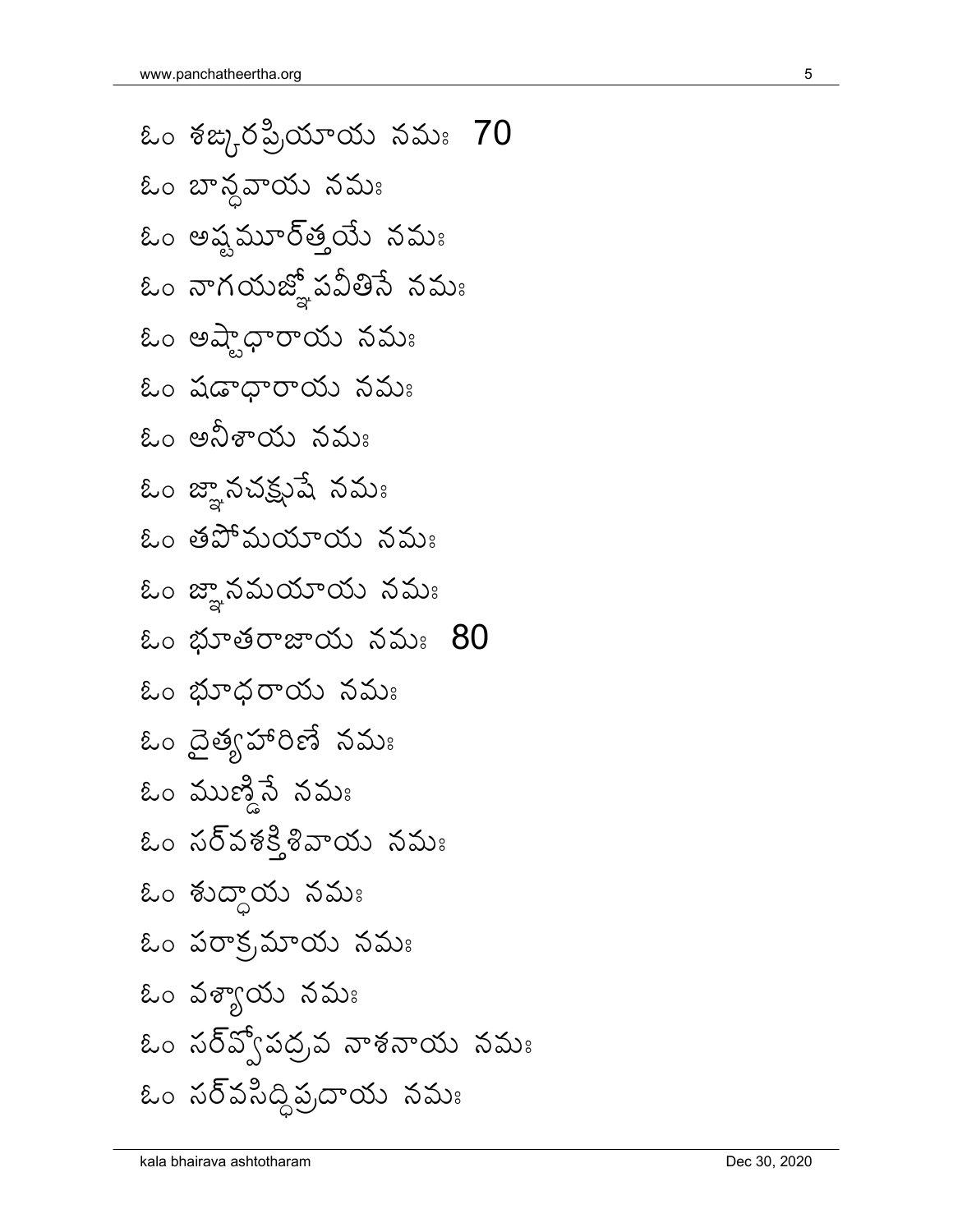ఓం పైద్యాయ నమః 90 ಓಂ ದುಃఖాదుಃఖనివారణాయ నమః ఓం భూతఖ్నే నమః ఓం సారమేయాయ నమః ఓం భస్మాంగాయ నమః ఓం ప్రేతబాహపే నమః ఓం అనాదిభూతాయ నమః ఓం బీమాయ నమః ఓం సర్పృభూషణాయ నమః ఓం శక్తి హస్తాయ నమః  $\&$ ం కామచారిణే నమః  $100$ ఓం భర్గ్గాయ నమః ఓం పాపౌఘనాశనాయ నమః ఓం సురేశ్వరాయ నమః ఓం దణ్దధారిణే నమః ఓం ఖేచరాయ నమః ఓం రక్తోచనాయ నమః ఓం భక్తానుగ్రహకారిణే నమః  $\,$ ఓం భక్తరక్షణాయ నమః  $\,$  108  $\,$ www.panchatheertha.org 6 kala bhairava ashtotharam Dec 30, 2020